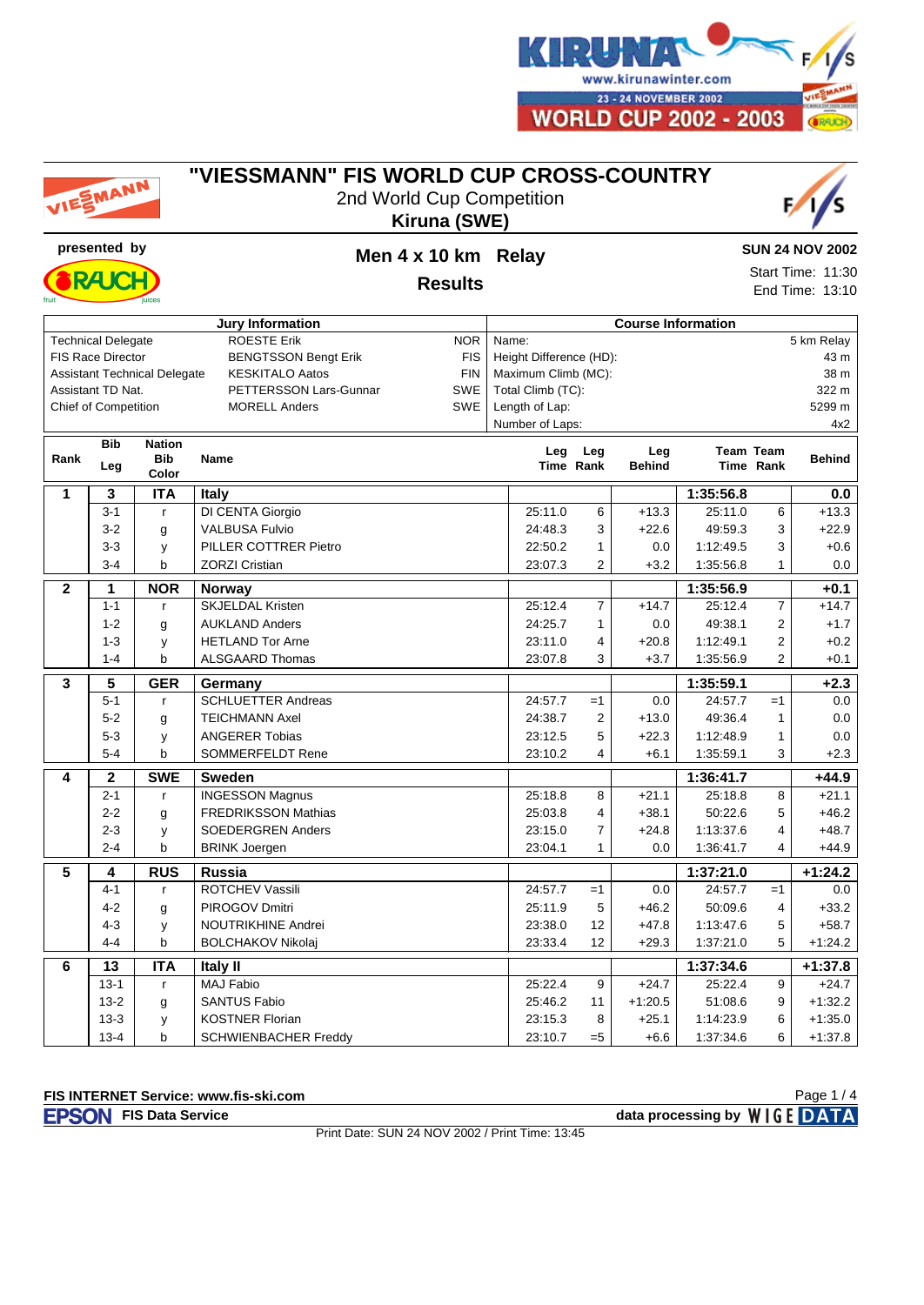

# EMANN

### **"VIESSMANN" FIS WORLD CUP CROSS-COUNTRY**

2nd World Cup Competition **Kiruna (SWE)**





### **presented by Men 4 x 10 km Relay Results**

**SUN 24 NOV 2002**

Start Time: 11:30 End Time: 13:10

|                 | <b>Bib</b>      | <b>Nation</b> |                           |         |                  |                      |           |                               |               |
|-----------------|-----------------|---------------|---------------------------|---------|------------------|----------------------|-----------|-------------------------------|---------------|
| Rank            | Leg             | <b>Bib</b>    | <b>Name</b>               | Leg     | Leg<br>Time Rank | Leg<br><b>Behind</b> |           | <b>Team Team</b><br>Time Rank | <b>Behind</b> |
|                 |                 | Color         |                           |         |                  |                      |           |                               |               |
| $\overline{7}$  | 6               | <b>FIN</b>    | <b>Finland</b>            |         |                  | 1:37:35.1            |           |                               | $+1:38.3$     |
|                 | $6 - 1$         | r             | JAUHOJAERVI Sami          | 25:42.2 | 12               | $+44.5$              | 25:42.2   | 12                            | $+44.5$       |
|                 | $6 - 2$         | g             | PYYKOENEN Lauri           | 25:28.1 | 8                | $+1:02.4$            | 51:10.3   | 10                            | $+1:33.9$     |
|                 | $6 - 3$         | y             | <b>KATTILAKOSKI Teemu</b> | 23:14.1 | 6                | $+23.9$              | 1:14:24.4 | $\overline{7}$                | $+1:35.5$     |
|                 | $6 - 4$         | b             | PALOLAHTI Ari             | 23:10.7 | $= 5$            | $+6.6$               | 1:37:35.1 | $\overline{7}$                | $+1:38.3$     |
| 8               | $\overline{12}$ | <b>KAZ</b>    | <b>Kazakhstan</b>         |         |                  |                      | 1:37:40.4 |                               | $+1:43.6$     |
|                 | $12 - 1$        | $\mathsf{r}$  | GOLOVKO Andrei            | 25:06.6 | 3                | $+8.9$               | 25:06.6   | 3                             | $+8.9$        |
|                 | $12 - 2$        | g             | <b>CHEBOTKO Nikolay</b>   | 25:28.0 | $\overline{7}$   | $+1:02.3$            | 50:34.6   | 6                             | $+58.2$       |
|                 | $12 - 3$        | y             | <b>KRIVUSHKIN Denis</b>   | 23:52.8 | 15               | $+1:02.6$            | 1:14:27.4 | 9                             | $+1:38.5$     |
|                 | $12 - 4$        | $\mathbf b$   | <b>ODNODVORTSEV Maxim</b> | 23:13.0 | $\overline{7}$   | $+8.9$               | 1:37:40.4 | 8                             | $+1:43.6$     |
| 9               | 17              | <b>ITA</b>    | Italy III                 |         |                  |                      | 1:37:50.3 |                               | $+1:53.5$     |
|                 | $17 - 1$        | $\mathsf{r}$  | <b>FAUNER Silvio</b>      | 25:33.5 | 10               | $+35.8$              | 25:33.5   | 10                            | $+35.8$       |
|                 | $17 - 2$        | g             | CARRARA Bruno             | 25:34.8 | 10               | $+1:09.1$            | 51:08.3   | 8                             | $+1:31.9$     |
|                 | $17-3$          | y             | DI SANTO Biagio           | 23:18.2 | 9                | $+28.0$              | 1:14:26.5 | 8                             | $+1:37.6$     |
|                 | $17 - 4$        | b             | <b>SARACCO Cristian</b>   | 23:23.8 | 9                | $+19.7$              | 1:37:50.3 | 9                             | $+1:53.5$     |
| $\overline{10}$ | $\overline{16}$ | <b>SWE</b>    | <b>Sweden II</b>          |         |                  |                      | 1:38:04.2 |                               | $+2:07.4$     |
|                 | $16 - 1$        | $\mathsf{r}$  | <b>CARLSSON Lars</b>      | 25:08.6 | $\overline{4}$   | $+10.9$              | 25:08.6   | 4                             | $+10.9$       |
|                 | $16 - 2$        | g             | NORDBAECK Hakan           | 25:26.3 | 6                | $+1:00.6$            | 50:34.9   | $\overline{7}$                | $+58.5$       |
|                 | $16 - 3$        | y             | <b>HAEGGLUND Rikard</b>   | 23:56.8 | 16               | $+1:06.6$            | 1:14:31.7 | 10                            | $+1:42.8$     |
|                 | $16 - 4$        | b             | <b>HOEGBERG Anders</b>    | 23:32.5 | 10               | $+28.4$              | 1:38:04.2 | 10                            | $+2:07.4$     |
| $\overline{11}$ | $\overline{9}$  | <b>FRA</b>    | <b>France</b>             |         |                  |                      | 1:38:42.9 |                               | $+2:46.1$     |
|                 | $9 - 1$         | $\mathsf{r}$  | ROUSSELET Alexandre       | 26:05.1 | 15               | $+1:07.4$            | 26:05.1   | 15                            | $+1:07.4$     |
|                 | $9 - 2$         | g             | <b>VITTOZ Vincent</b>     | 25:28.2 | 9                | $+1:02.5$            | 51:33.3   | 11                            | $+1:56.9$     |
|                 | $9 - 3$         | у             | <b>JONNIER Emmanuel</b>   | 23:21.1 | 10               | $+30.9$              | 1:14:54.4 | 11                            | $+2:05.5$     |
|                 | $9 - 4$         | b             | PASSERON Stephane         | 23:48.5 | 14               | $+44.4$              | 1:38:42.9 | 11                            | $+2.46.1$     |
| 12              | 14              | <b>RUS</b>    | Russia II                 |         |                  |                      | 1:38:53.9 |                               | $+2:57.1$     |
|                 | $14-1$          | $\mathsf{r}$  | <b>OSSINKINE Dmitri</b>   | 25:59.9 | 13               | $+1:02.2$            | 25:59.9   | 13                            | $+1:02.2$     |
|                 | $14-2$          | g             | <b>LEGOTINE Vladimir</b>  | 26:11.1 | 14               | $+1:45.4$            | 52:11.0   | 13                            | $+2:34.6$     |
|                 | $14-3$          | y             | CHTCHOUTCHKINE Serguei    | 23:10.3 | 3                | $+20.1$              | 1:15:21.3 | 12                            | $+2:32.4$     |
|                 | $14 - 4$        | b             | NOVIKOV Serguei           | 23:32.6 | 11               | $+28.5$              | 1:38:53.9 | 12                            | $+2:57.1$     |
| 13              | $\overline{11}$ | <b>JPN</b>    | Japan                     |         |                  |                      | 1:39:02.1 |                               | $+3:05.3$     |
|                 | $11 - 1$        | $\mathsf{r}$  | <b>EBISAWA Katsuhito</b>  | 25:38.3 | 11               | $+40.6$              | 25:38.3   | 11                            | $+40.6$       |
|                 | $11 - 2$        | g             | <b>KANAMARU Tomio</b>     | 26:19.1 | 16               | $+1:53.4$            | 51:57.4   | 12                            | $+2:21.0$     |
|                 | $11 - 3$        | у             | <b>HORIGOME Mitsuo</b>    | 23:24.8 | 11               | $+34.6$              | 1:15:22.2 | 14                            | $+2:33.3$     |
|                 | $11 - 4$        | $\mathbf b$   | <b>KOZU Masaaki</b>       | 23:39.9 | 13               | $+35.8$              | 1:39:02.1 | 13                            | $+3:05.3$     |

**FIS INTERNET Service: www.fis-ski.com**

**FIS Data Service data processing by**  $W \mid G E$  **DATA** 

Print Date: SUN 24 NOV 2002 / Print Time: 13:45

Page 2 / 4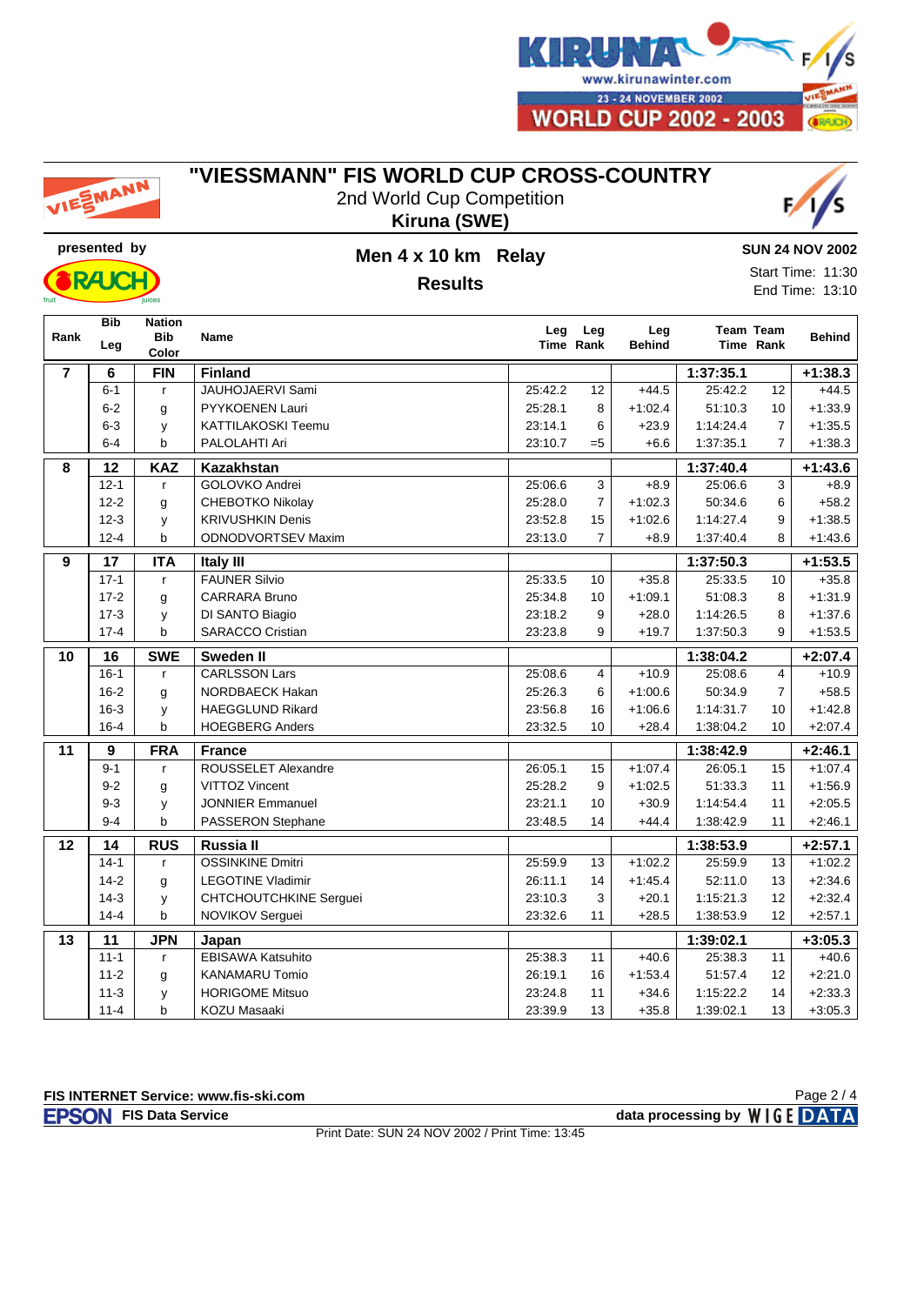

# EMANN

#### **"VIESSMANN" FIS WORLD CUP CROSS-COUNTRY**

2nd World Cup Competition **Kiruna (SWE)**





### **presented by Men 4 x 10 km Relay Results**

#### **SUN 24 NOV 2002**

Start Time: 11:30 End Time: 13:10

| Rank | <b>Bib</b><br>Leg | <b>Nation</b><br>Bib<br>Color | Name                      | Leg     | Leg<br>Time Rank | Leg<br><b>Behind</b> |           | Team Team<br>Time Rank | <b>Behind</b> |
|------|-------------------|-------------------------------|---------------------------|---------|------------------|----------------------|-----------|------------------------|---------------|
| 14   | 15                | <b>SWE</b>                    | Sweden III                |         |                  |                      | 1:39:43.0 |                        | $+3:46.2$     |
|      | $15 - 1$          | r                             | <b>LARSSON Mats</b>       | 26:04.3 | 14               | $+1:06.6$            | 26:04.3   | 14                     | $+1:06.6$     |
|      | $15 - 2$          | g                             | <b>LARSSON Staffan</b>    | 26:11.2 | 15               | $+1:45.5$            | 52:15.5   | 15                     | $+2:39.1$     |
|      | $15 - 3$          | y                             | <b>OESTBERG Fredrik</b>   | 23:06.1 | 2                | $+15.9$              | 1:15:21.6 | 13                     | $+2:32.7$     |
|      | $15 - 4$          | b                             | <b>ANDREASSON Rickard</b> | 24:21.4 | 16               | $+1:17.3$            | 1:39:43.0 | 14                     | $+3:46.2$     |
| 15   | $\overline{7}$    | <b>AUT</b>                    | Austria                   |         |                  |                      | 1:39:54.1 |                        | $+3:57.3$     |
|      | $7 - 1$           | r                             | <b>MARENT Alexander</b>   | 26:34.8 | 16               | $+1:37.1$            | 26:34.8   | 16                     | $+1:37.1$     |
|      | $7-2$             | g                             | <b>URAIN Gerhard</b>      | 25:58.2 | 13               | $+1:32.5$            | 52:33.0   | 17                     | $+2:56.6$     |
|      | $7 - 3$           | y                             | PINTER Juergen            | 24:01.0 | 17               | $+1:10.8$            | 1:16:34.0 | 17                     | $+3:45.1$     |
|      | $7 - 4$           | b                             | <b>HOFFMANN Christian</b> | 23:20.1 | 8                | $+16.0$              | 1:39:54.1 | 15                     | $+3:57.3$     |
| 16   | 10                | <b>SUI</b>                    | <b>Switzerland</b>        |         |                  |                      | 1:40:00.7 |                        | $+4:03.9$     |
|      | $10-1$            | $\mathsf{r}$                  | <b>BURGERMEISTER Reto</b> | 25:09.2 | 5                | $+11.5$              | 25:09.2   | 5                      | $+11.5$       |
|      | $10 - 2$          | g                             | <b>MAECHLER Patrik</b>    | 27:02.3 | 17               | $+2:36.6$            | 52:11.5   | 14                     | $+2:35.1$     |
|      | $10-3$            | y                             | <b>ASCHWANDEN Wilhelm</b> | 23:51.8 | 14               | $+1:01.6$            | 1:16:03.3 | 15                     | $+3:14.4$     |
|      | $10 - 4$          | b                             | <b>ROELLI Patrick</b>     | 23:57.4 | 15               | $+53.3$              | 1:40:00.7 | 16                     | $+4:03.9$     |
| 17   | 18                | <b>SWE</b>                    | <b>Sweden IV</b>          |         |                  |                      | 1:40:44.6 |                        | $+4:47.8$     |
|      | $18-1$            | r                             | <b>FLINKFELT David</b>    | 26:36.5 | 17               | $+1:38.8$            | 26:36.5   | 17                     | $+1:38.8$     |
|      | $18-2$            | g                             | <b>JONSSON Magnus</b>     | 25:54.5 | 12               | $+1:28.8$            | 52:31.0   | 16                     | $+2:54.6$     |
|      | $18-3$            | y                             | <b>LANGBERG Tobias</b>    | 23:50.9 | 13               | $+1:00.7$            | 1:16:21.9 | 16                     | $+3:33.0$     |
|      | $18 - 4$          | b                             | <b>JOHANSSON Robert</b>   | 24:22.7 | 17               | $+1:18.6$            | 1:40:44.6 | 17                     | $+4:47.8$     |

| Did not finish |          |            |                        |         |           |  |  |  |  |
|----------------|----------|------------|------------------------|---------|-----------|--|--|--|--|
|                | 19       | <b>FIS</b> | <b>BLR/KAZ/POL</b>     |         |           |  |  |  |  |
|                | $19-1$   |            | <b>ZUBRILIN Igor</b>   | 25:44.3 | 25:44.3   |  |  |  |  |
|                | $19-2$   |            | <b>KRECZMER Maciej</b> | 27:19.6 | 53:03.9   |  |  |  |  |
|                | $19-3$   |            | <b>KREZELOK Janusz</b> | 24:46.0 | 1:17:49.9 |  |  |  |  |
|                | $19 - 4$ |            | NEVZOROV Andrei        |         |           |  |  |  |  |

#### **FIS INTERNET Service: www.fis-ski.com**

**FIS Data Service data processing by**  $W \mid G E$  **DATA** 

Page 3 / 4